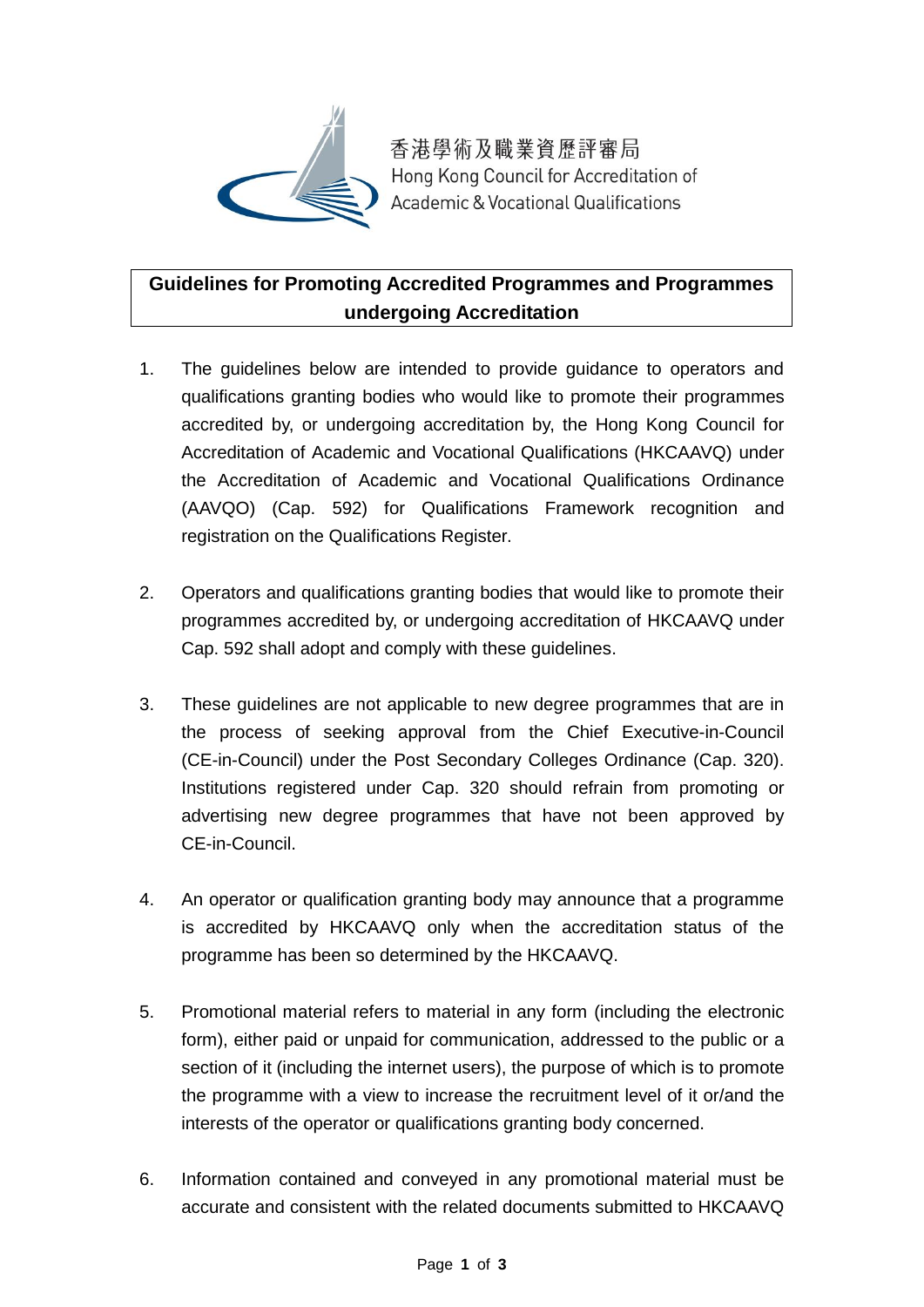for accreditation.

- 7. No promotional material may contain any descriptions, claims, or illustrations which directly or by implication mislead about the recognition or accreditation status of the programme being promoted.
- 8. When referring to the accreditation status determined by HKCAAVQ in the promotional material, the following statement may be used: "(Title of the programme) is accredited by the Hong Kong Council for Accreditation of Academic and Vocational Qualifications for a period from [month/year] to [month/year] (validity period of the relevant programme).".
- 9. When promoting a group of programmes accredited by HKCAAVQ, the following statement may be used: "(Number of relevant accredited programmes) programmes are accredited by the Hong Kong Council for Accreditation of Academic and Vocational Qualifications. Programme titles and respective validity periods of the accreditation status are at (weblink).".
- 10. Any claim about accreditation status granted by the HKCAAVQ must be about an accredited programme and must not be related to the relevant operator or qualification granting body concerned. Statement such as "(Name of the operator/ qualification granting body) is accredited by the Hong Kong Council for Accreditation of Academic and Vocational Qualifications" is incorrect and misleading.
- 11. Operators should not use the logo of HKCAAVQ in any publications, advertisements or other promotional materials.
- 12. If an operator or qualification granting body is undergoing an accreditation exercise with HKCAAVQ but wishes to promote the programme before the accreditation process is completed, the following two conditions must be fulfilled:
	- (a) The operator or qualification granting body must have received the interim report from the accreditation panel of HKCAAVQ, in which there must not be any pre-conditions stipulated; and
	- (b) The promotional material of the programme must contain the following statement: "The accreditation status of the programme is subject to the final approval of the Hong Kong Council for Accreditation of Academic and Vocational Qualifications."
- 13. If an operator or qualification granting body wishes to advertise that a